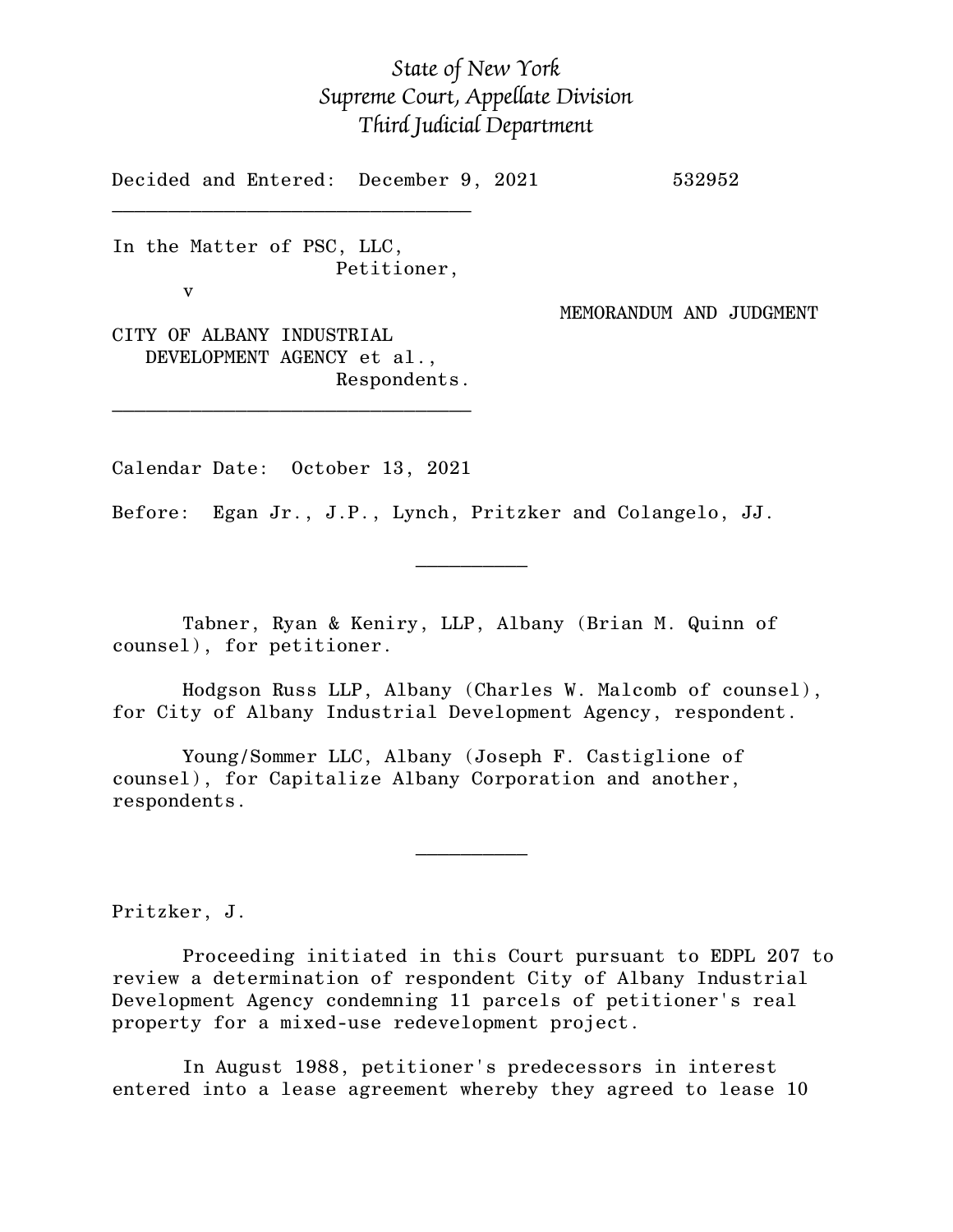of their properties "for parking and or other lawful purpose[]" at a base rate of \$8,500 per month with such rate to increase by \$1,000 per month every five years for 50 years. Eventually, the lease was assumed by the Albany Convention Center Authority, and it was then transferred to respondent Liberty Square Development, LLC. Liberty Square is a wholly-owned subsidiary of respondent Capitalize Albany Corporation, a municipal corporation that "serv[es] as the City of Albany's economic development arm." In 2019, Capitalize Albany received a grant of over \$10 million in order to acquire real estate across eight acres of land in an area of the City of Albany known as Liberty Square – an area that Capitalize Albany describes as blighted and economically underutilized – in order to carry out an economic redevelopment plan involving a mixed-use development concept called for by the Capital Region Economic Development Council's Capital 20.20 regional development strategy. Capitalize Albany was able to acquire all but 0.88 acre of land in that area through private transactions. The remaining 0.88 acre consisted of 11 parcels of petitioner's property (hereinafter the properties) that are used for parking – 10 of which were the subjects of the aforementioned lease. Despite attempts to purchase the properties, Capitalize Albany was unable to do so.

Capitalize Albany submitted an application to respondent City of Albany Industrial Development Agency (hereinafter the Agency) requesting that the Agency use its power of eminent domain to acquire the properties (see General Municipal Law § 903-a). The Agency held a public hearing via Zoom, at which it presented the project and accepted comments and documents from the public, including petitioner's counsel. In January 2021, the Agency approved the use of eminent domain to acquire the properties for Capitalize Albany and Liberty Square, issuing a determination and findings resolution and a negative declaration pursuant to the State Environmental Quality Review Act (see ECL art 8 [hereinafter SEQRA]) in support of its decision. Petitioner commenced this proceeding in this Court pursuant to EDPL 207 seeking to annul the Agency's determination, and respondents answered.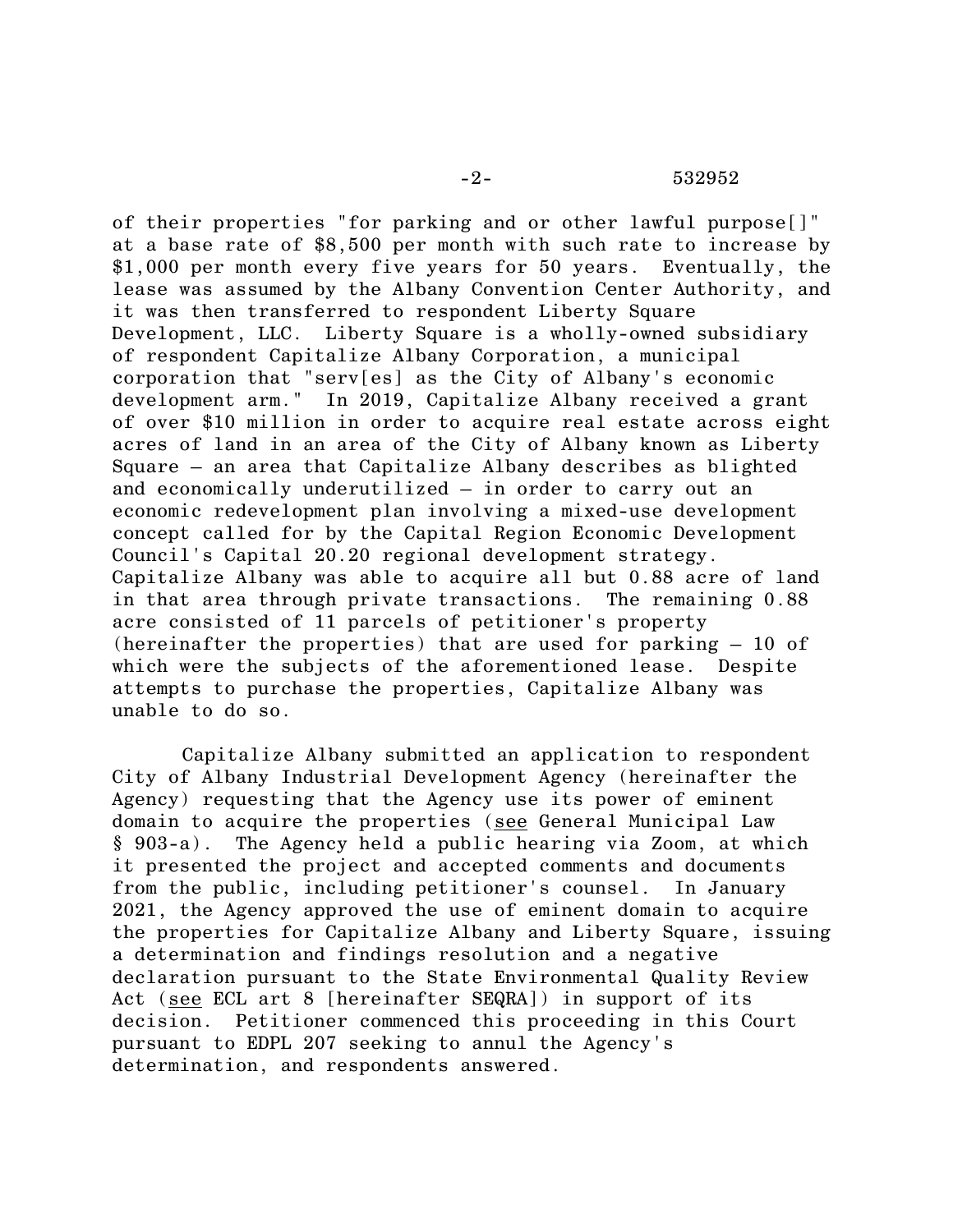We begin by examining petitioner's claims that the Agency's determination should be annulled due to several procedural errors: (1) that the Agency relied on additional evidence, a short environmental assessment form, after closing the public hearing; (2) that the Agency closed the public hearing before issuing a SEQRA determination; and (3) that the hearing was conducted in violation of the Public Officers Law and Executive Order 202.1 because it took place on Zoom and did not provide an adequate way for the public to view or listen to the meeting. It is well established that the condemnor is required to make its determination in accordance with the statutory procedures set forth in EDPL article 2 and ECL article 8, and this Court's review of a condemnor's determination includes whether such procedures were followed (see EDPL 207 [C] [3]; Matter of Johnson v Town of Caroga, 162 AD3d 1353, 1354 [2018]). Nevertheless, it is the party challenging the condemnation who "bear[s] the burden of establishing that the determination . . . was violative of any of the applicable statutory criteria" (Matter of Johnson v Town of Caroga, 162 AD3d at 1354 [internal quotation marks and citations omitted]; see Matter of Rafferty v Town of Colonie, 300 AD2d 719, 721  $[2002]$ .

Initially, petitioner's contention that the Agency received the short environmental assessment form and considered it after the public hearing is belied by the record, which shows that the form was submitted as part of Capitalize Albany's application to the Agency, well in advance of the public hearing. Second, there is no statutory requirement that a SEQRA determination be made in advance of the public hearing, and, in fact, such declarations appear to be frequently made alongside the determination and findings of public benefit – after the public hearing (see e.g. Matter of Johnson v Town of Caroga, 162 AD3d at 1353-1354; Matter of Davis Holding Co., LLC v Village of Margaretville, 55 AD3d 1101, 1102 [2008]). Lastly, although agencies are required to make "reasonable efforts to ensure that meetings are held in an appropriate facility [that] can adequately accommodate members of the public who wish to attend such meetings" (Public Officers Law § 103 [d]), the Agency was permitted to hold a hearing via Zoom, as laws relating to the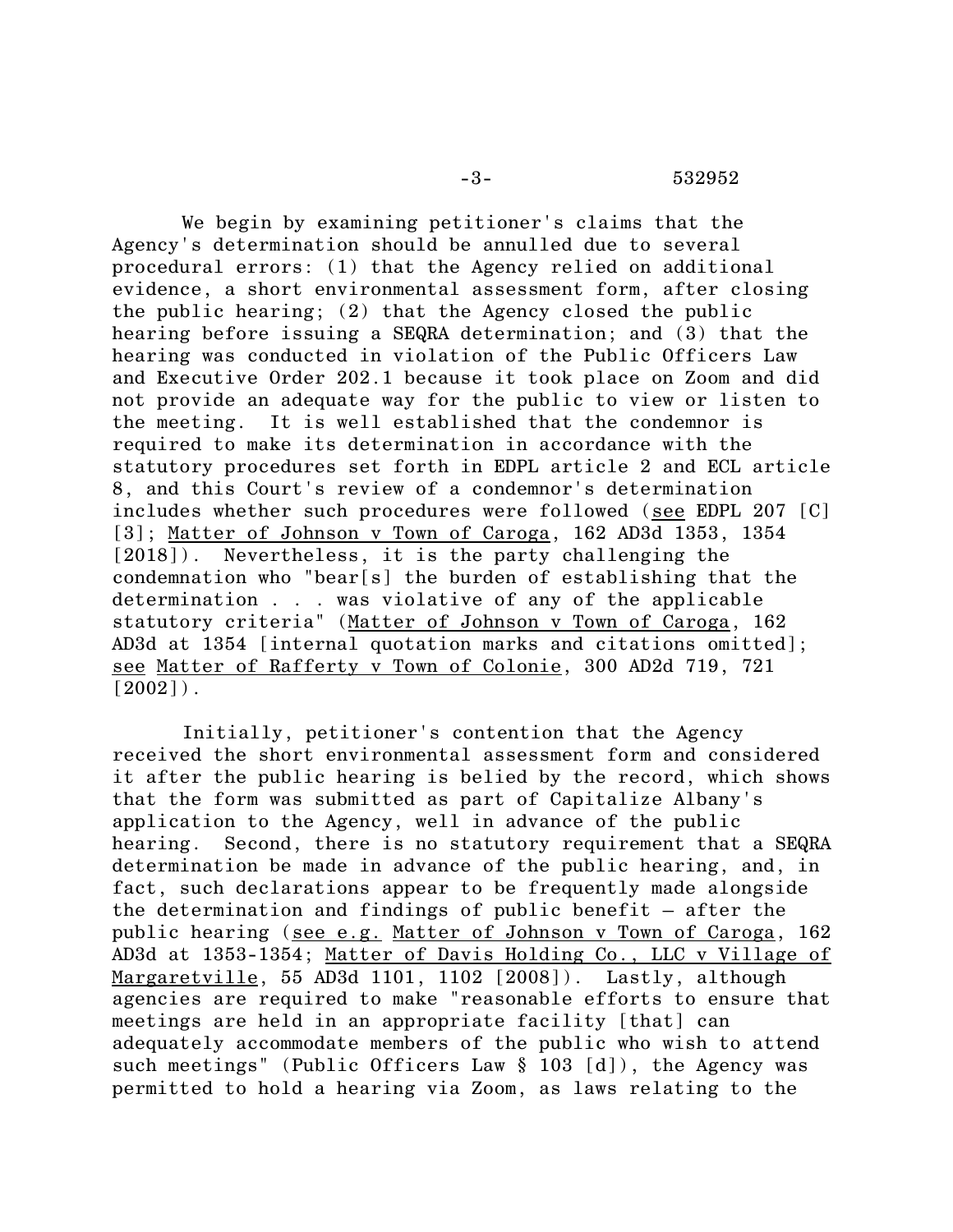attendance of in-person meetings were suspended in light of the COVID-19 pandemic so long as "the public ha[d] the ability to view or listen to such proceeding and that such meetings [we]re recorded and later transcribed" (Executive Order [A. Cuomo] No. 202.1 [9 NYCRR 8.202.1]), which was done here.

Petitioner also asserts that the taking was invalid for several alternative reasons. As relevant here, "[i]n the context of [an] EDPL 207 proceeding, this Court's scope of review is limited to whether the proceeding was constitutional, whether the acquisition was within the condemnor's statutory authority . . . and whether a public use, benefit or purpose will be served by the proposed acquisition" (Matter of Johnson v Town of Caroga, 162 AD3d at 1354 [internal quotation marks and citations omitted]; see Matter of 225 Front St., Ltd. v City of Binghamton, 61 AD3d 1155, 1156 [2009]). The party challenging the condemnation "bear[s] the burden of establishing that the determination was without foundation and baseless, or that it was violative of the applicable statutory criteria" (Matter of Johnson v Town of Caroga, 162 AD3d at 1354 [internal quotation marks and citations omitted]; see Matter of Rafferty v Town of Colonie, 300 AD2d at 721).

Petitioner first argues that the taking was excessive and unnecessary because there was no evidence that the properties are in a state of blight or disrepair or that the taking of petitioner's 0.88 acre was necessary to develop the remaining seven acres already owned by Liberty Square. Petitioner also argues that the public notice was too speculative to be proper because Capitalize Albany did not yet have any specific plans for redeveloping the area and that, without knowing the specific manner in which the properties will be used, it is impossible to determine whether they will be used for a public purpose. "Upon judicial review, if an adequate basis for a determination that a public purpose [will be] served is shown and the objector cannot show that the determination was without foundation, the agency's determination should be confirmed" (Matter of Board of Coop. Educ. Servs. of Albany-Schoharie-Schenectady-Saratoga Counties v Town of Colonie, 268 AD2d 838, 841 [2000] [internal quotation marks, brackets and citations omitted]). What constitutes a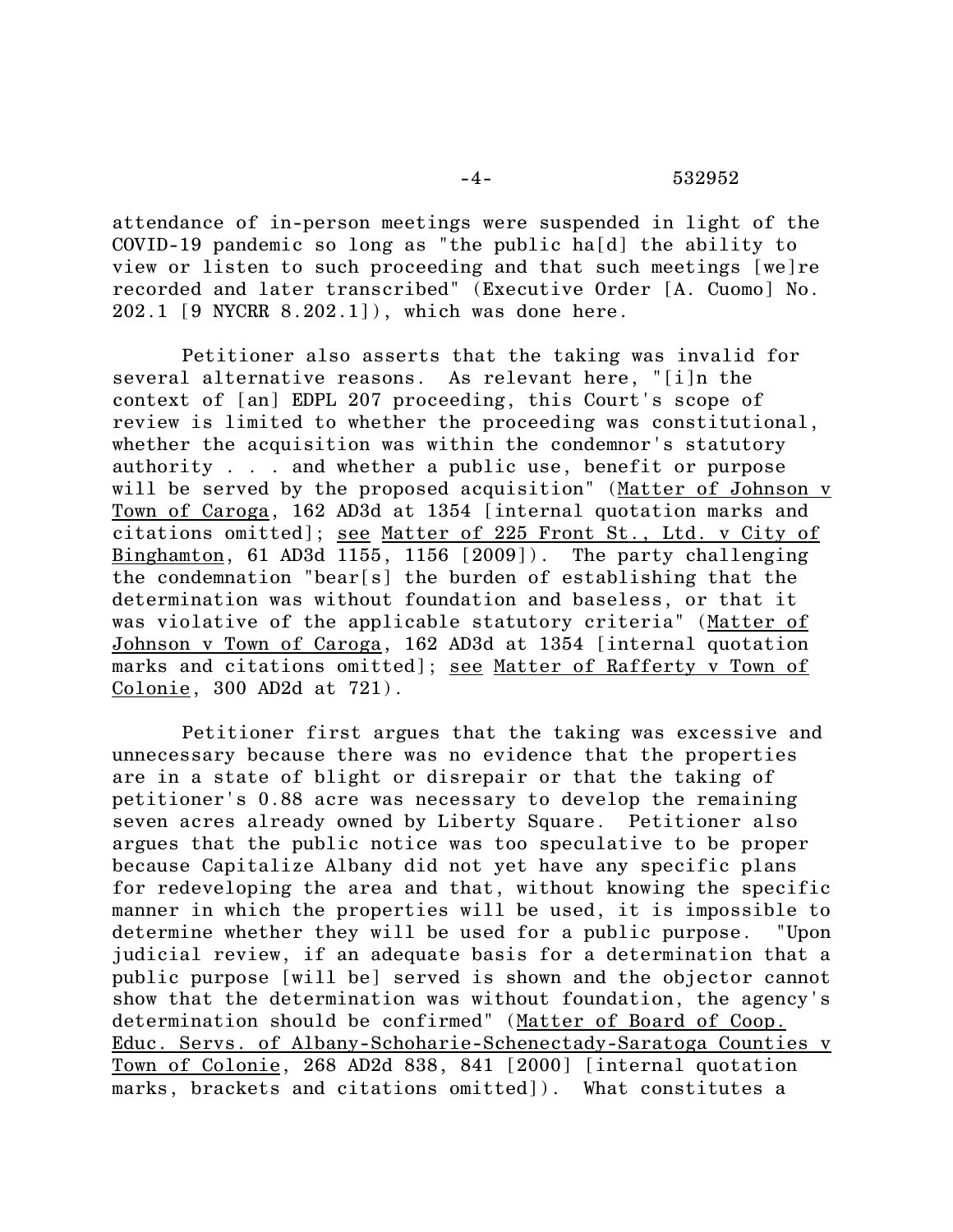public purpose is defined broadly and "encompasses any use which contributes to the health, safety, general welfare, convenience or prosperity of the community" (Matter of 225 Front St., Ltd. v City of Binghamton, 61 AD3d at 1157 [internal quotation marks and citations omitted]; accord Matter of Johnson v Town of Caroga, 162 AD3d at 1355). Further, "[a]reas of economic underdevelopment and stagnation may be considered blighted so as to support the taking of vacant and underutilized properties located therein" (Matter of Court St. Dev. Project, LLC v Utica Urban Renewal Agency, 188 AD3d 1601, 1602 [2020]).

In support of the application, Capitalize Albany submitted a comprehensive "Concept Plan Report," which was prepared to provide "an analysis of the fiscal, economic, and other impacts anticipated to be catalyzed by a conceptual plan for redevelopment" in the Liberty Square area (hereinafter the report). The report said that, since the properties were not contiguous but were centrally located within the planned project site, "they are necessary to achieve the full economic, community and other benefits under" the conceptual plan. The report noted that the current site was "dominated by surface parking lots in significant disrepair" and contained "longvacant buildings which have been flagged as 'unsafe' for emergency responders to enter" and that the area has been known as "The Dead Zone" or "the parking lot district." Further, the report examined in detail each of the seven blocks that make up the planned project area and it was noted that the parking lots and buildings on all blocks were "in poor condition" and buildings were in significant disrepair, including one building that had to be demolished "following a catastrophic structural failure of the roof." The report noted that "[t]he area currently suffers from economic underdevelopment and stagnation, as the current conditions/use have existed for decades, and the site utilization is far below that which can be accomplished on the [b]lock as part of the conceptual redevelopment." A 14-year review of the area was conducted using Google Earth, which found that "on any given day, only . . . between 6% and 31% of the land area" was actively utilized.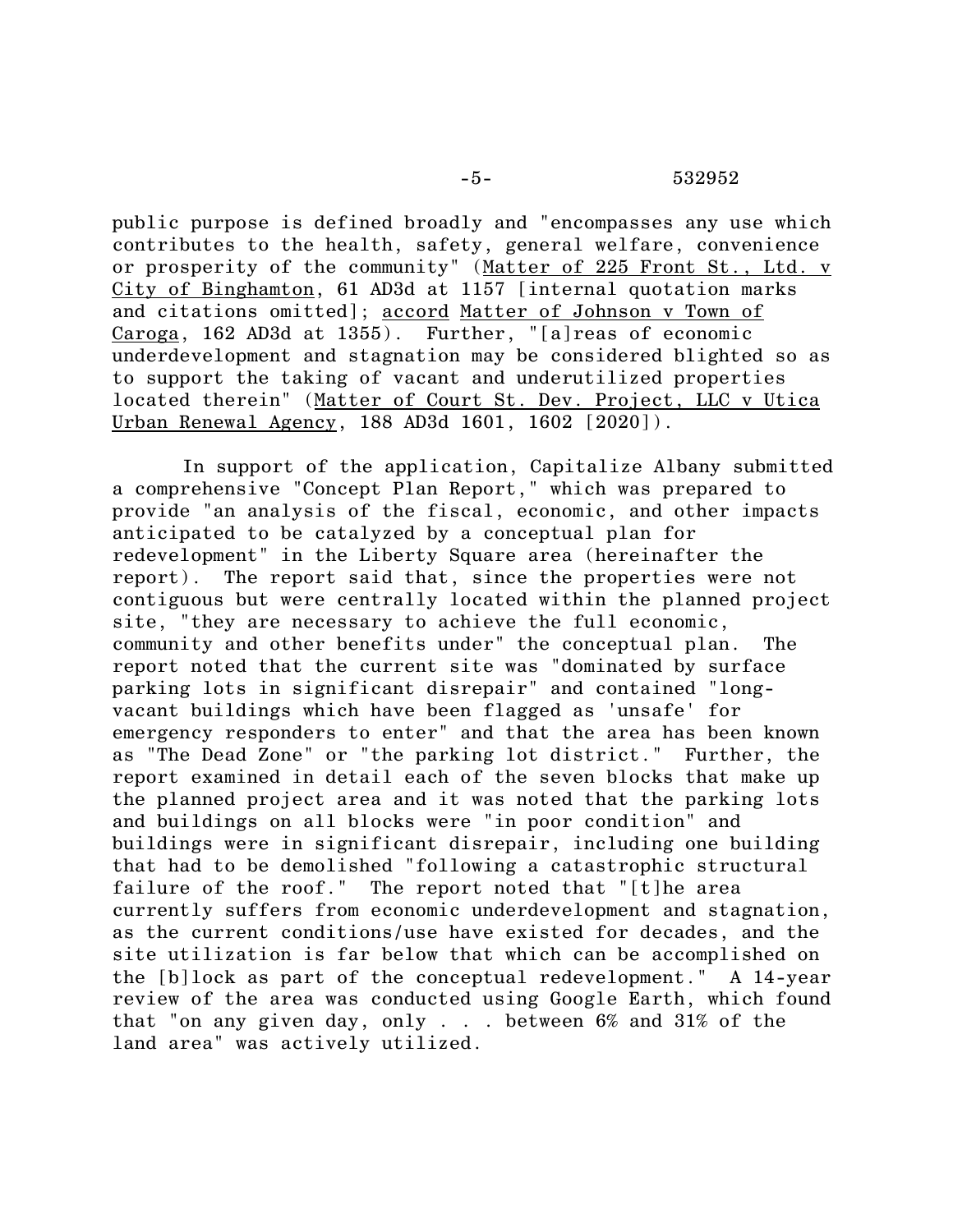The report set forth a "hybrid . . . redevelopment concept," which considered, among other things, a development consisting of approximately 300 residential units, a 100-room hotel, approximately 16,000 square feet of retail space, approximately 55,000 square feet of commercial office space, a 450-space parking garage and an open/park space. The report concluded that approximately 579 new residents would be brought to the downtown district by the development with annual spending of approximately \$13.5 million, approximately 572 new jobs would be created that would be within walking distance to nearby economically distressed areas. In addition, the hotel would generate \$288,259 annually in City revenues, the property would generate approximately \$2.2 million annually in tax revenue, the required infrastructure investment would benefit residents, and businesses and a parking garage would address parking demands. The report noted that a request for proposals on development of this area had previously been made, but no "legitimate" proposals were received "due in large part to the challenges of obtaining full site control." At the public hearing, the Agency displayed two maps that highlighted the properties and showed that they were centrally located to the project site. Letters of support for the project were sent to the Agency ahead of the hearing from members of the community, including from Daniel McCoy, the Albany County Executive, and Kathy Sheehan, the Mayor of Albany.

Petitioner, through counsel, was given an opportunity to speak at the public hearing and objected to the eminent domain proceeding because petitioner's owners, who are members of the Chambers family, were dependent on income derived through these properties. Petitioner objected to the characterization of the properties as blighted, because they were actively used for the public purpose of downtown parking. Petitioner characterized Capitalize Albany as a "flipper" that meant to acquire the properties and then sell them to a private developer.

Given the foregoing, we discern no error in the Agency's determination that the properties are in a state of blight, that the taking of petitioner's 0.88 acre was necessary to develop the remaining seven acres already owned by Liberty Square, and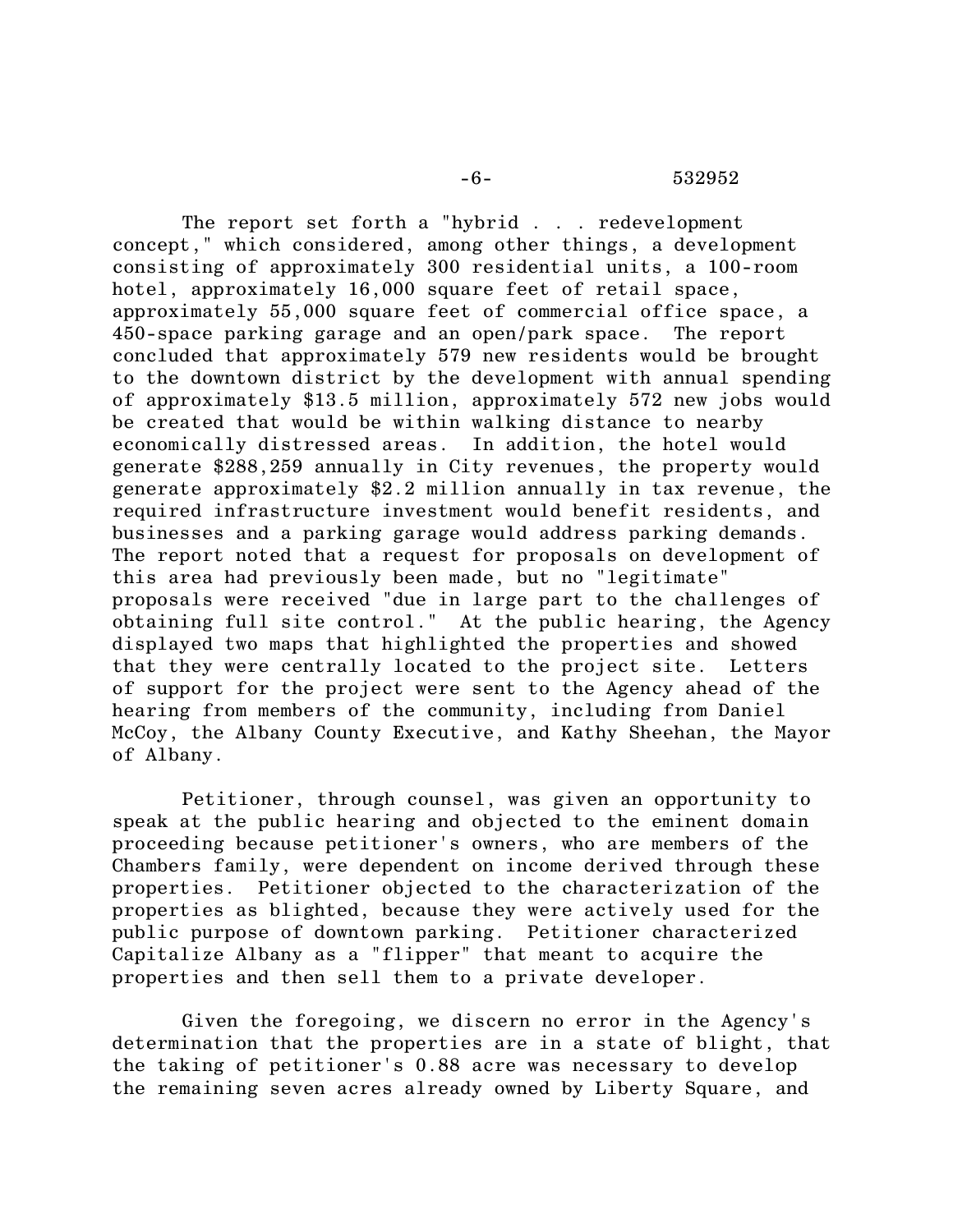## -7- 532952

that said development would serve a public purpose. As to blight, the Agency's determination that the Liberty Square area is blighted is supported by the record, which indicated that the surface parking lots, including the properties, were in states of significant disrepair and the nearby buildings presented a safety risk (see Matter of Court St. Dev. Project, LLC v Utica Urban Renewal Agency, 188 AD3d at 1602). Further, the Google Earth study found that, at all times over the prior 14 years, less than 40% of the land was utilized. In contrast, the proposed development would create new jobs, provide new apartments and create new business opportunities, all of which would create an increased tax base. Therefore, the Agency had support for its determination that the taking served a valid public purpose by addressing blight and economic underdevelopment, and petitioner failed to show otherwise (see Matter of United Ref. Co. of Pa. v Town of Amherst, 173 AD3d 1810, 1811 [2019], lv denied 34 NY3d 913 [2020]; Matter of Keegan v City of Hudson, 23 AD3d 742, 743 [2005], lv denied 6 NY3d 705 [2006]). Further, the Agency is not required to know the specific redevelopment plan in order to use its power of eminent domain and may condemn the property to gain full title in order to permit economic redevelopment (see Matter of Court St. Dev. Project, LLC v Utica Urban Renewal Agency, 188 AD3d at 1602-1603).

Further, the Agency did not exceed its broad discretion in determining that the taking was necessary. Although a condemnor cannot use eminent domain to take "property not necessary to fulfill the public purpose, it is generally accepted that the condemnor has broad discretion in deciding what land is necessary to fulfill that purpose" (Matter of Rafferty v Town of Colonie, 300 AD2d at 723; see Matter of Village of Ballston Spa v City of Saratoga Springs, 163 AD3d 1220, 1226 [2018]). In making its determination, the Agency expressly determined that taking all 11 parcels was necessary in order to fully develop the project site, particularly given that seven parcels constituted the entirety of a centrally located block. The Agency believed that, given the location and condition of this particular site, development at another site in an area of lesser priority would not be appropriate at this time. Although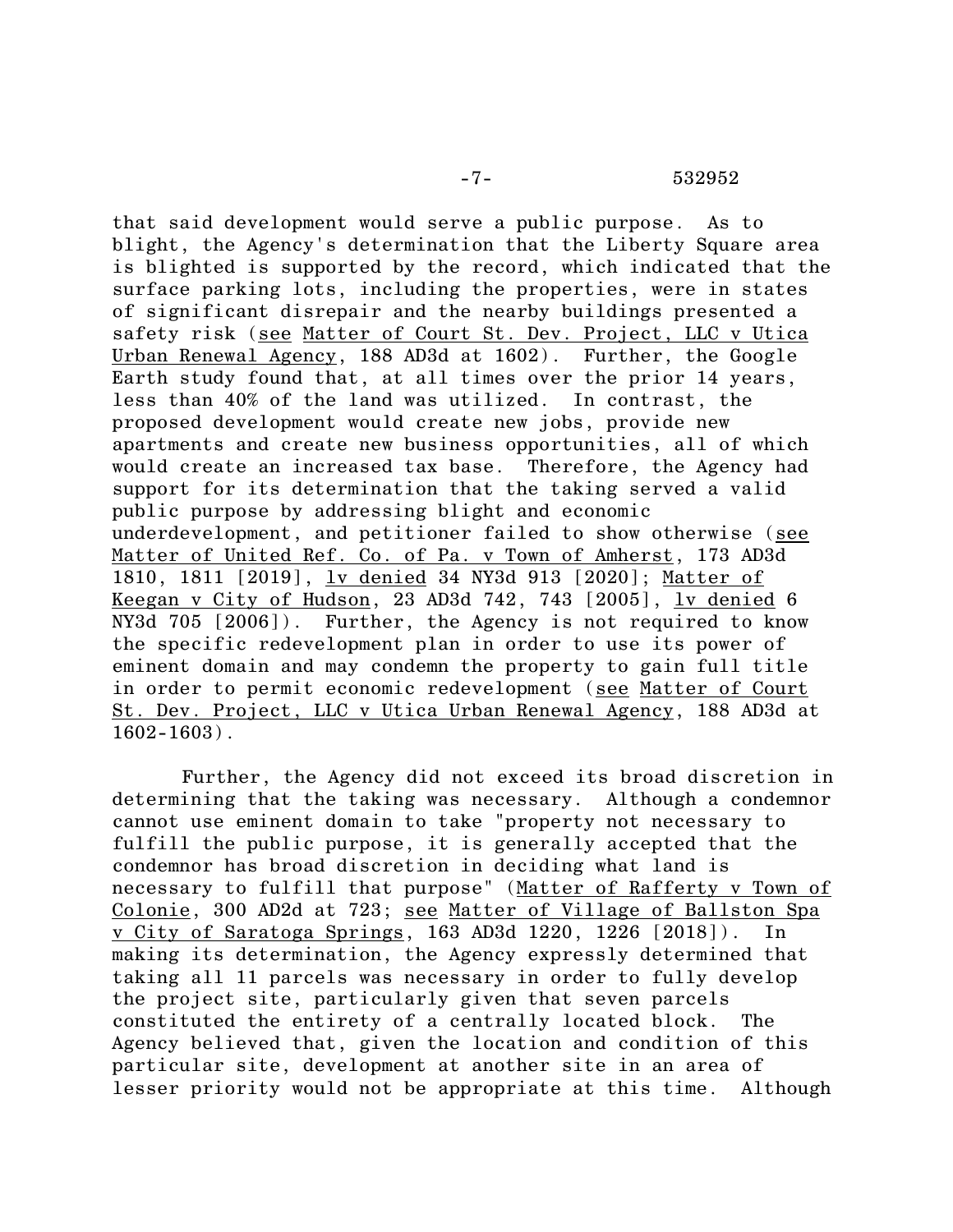the lease permitted new developments on the properties, it also stated that petitioner would own any buildings built upon the properties, which would prevent Capitalize Albany and Liberty Square from gaining the full site control necessary to complete the project. Given the difficulty of developing the site without the properties, the Agency acted within its discretion in deciding that it was necessary to condemn the properties (see Matter of United Ref. Co. of Pa. v Town of Amherst, 173 AD3d at 1811-1812; Matter of Village of Ballston Spa v City of Saratoga Springs, 163 AD3d at 1226-1227; compare Matter of Davis Holding Co., LLC v Village of Margaretville, 55 AD3d at 1104-1105).

Petitioner also argues that the properties cannot be taken pursuant to the prior public use doctrine because they are used for public parking. However, the prior public use doctrine is inapplicable because petitioner does not have the power of eminent domain, nor has it been delegated such power (see Westchester Cr. Corp. v New York City School Constr. Auth., 286 AD2d 154, 158 [2001], affd 98 NY2d 298 [2002]; Matter of Board of Educ., Union Free School Dist. No. 2 v Pace Coll., 27 AD2d 87, 90 [1966]). Even if it were applicable, the condemnation will not "interfere with or destroy the public use" of the properties for public parking, because the proposed redevelopment plan includes building a new parking garage (Matter of Village of Ballston Spa v City of Saratoga Springs, 163 AD3d at 1222 [internal quotation marks and citations omitted]; see Matter of Board of Coop. Educ. Servs. of Albany-Schoharie-Schenectady-Saratoga Counties v Town of Colonie, 268 AD2d at 841-842). We find equally unavailing petitioner's assertion that the taking was commercial or pretextual inasmuch as "where the public good is expected to be enhanced by a project, it does not matter that private interests might be benefitted" (Matter of Goldstein v New York State Urban Dev. Corp., 64 AD3d 168, 184 [2009] [internal quotation marks, brackets and citation omitted], affd 13 NY3d 511 [2009]). As noted previously, the Agency had a public purpose for this taking, and the fact that the entire project area will at some point be transferred into private ownership does not negate that public purpose (see Matter of Goldstein v New York State Urban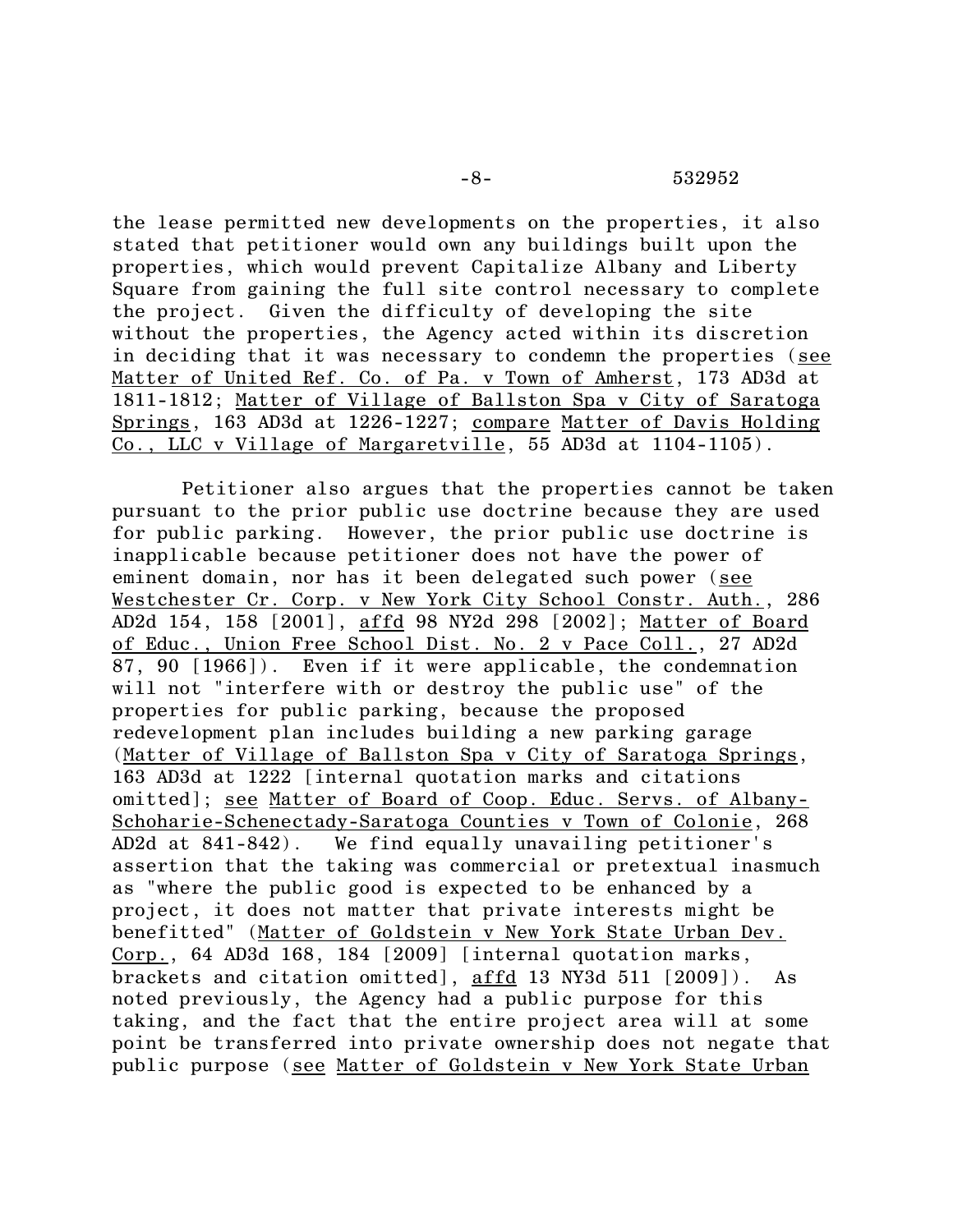Dev. Corp., 13 NY3d 511, 523-524 [2009]; compare Matter of 49 WB LLC v Village of Haverstraw, 44 AD3d 226, 243-244 [2007]).

Finally, petitioner argues that the Agency did not follow proper procedure when making its SEQRA determination because it did not include an analysis of its redevelopment plans, did not consider the potential impacts of overdevelopment and improperly segmented the review process by failing to discuss the redevelopment plans in relation to petitioner's property. "Our review of [the Agency's] SEQRA determination 'is limited to whether the determination was made in accordance with lawful procedure and whether, substantively, the determination was affected by an error of law or was arbitrary and capricious or an abuse of discretion'" (Matter of Court St. Dev. Project, LLC v Utica Urban Renewal Agency, 188 AD3d at 1603, quoting Akpan v Koch, 75 NY2d 561, 570 [1990]). "Segmentation is the division of the environmental review of an action such that various activities or stages are addressed for purposes of environmental quality review as though they were independent, unrelated activities, needing individual determinations of significance" (Matter of Adirondack Historical Assn. v Village of Lake Placid/Lake Placid Vil., Inc., 161 AD3d 1256, 1257 [2018] [internal quotation marks, brackets and citation omitted]; see Matter of Court St. Dev. Project, LLC v Utica Urban Renewal Agency, 188 AD3d at 1603).

To that end, the Agency's SEQRA resolution determined that this project, consisting solely of the acquisition of the properties, was an "unlisted" action and that it would "not have a significant adverse impact on the environment." The Agency evaluated whether this would constitute impermissible segmentation and determined that it would not, because the redevelopment project was too "speculative and hypothetical" at this point as it depended on "future steps and proposals that have yet to be developed." The Agency noted that, once a final project was approved, a complete SEQRA review would be completed at that time. The Agency further reviewed the criteria for determining significance set forth in 6 NYCRR 617.7 (c) and found that the acquisition will not a have significant adverse impact on the environment. Regarding the historical resources